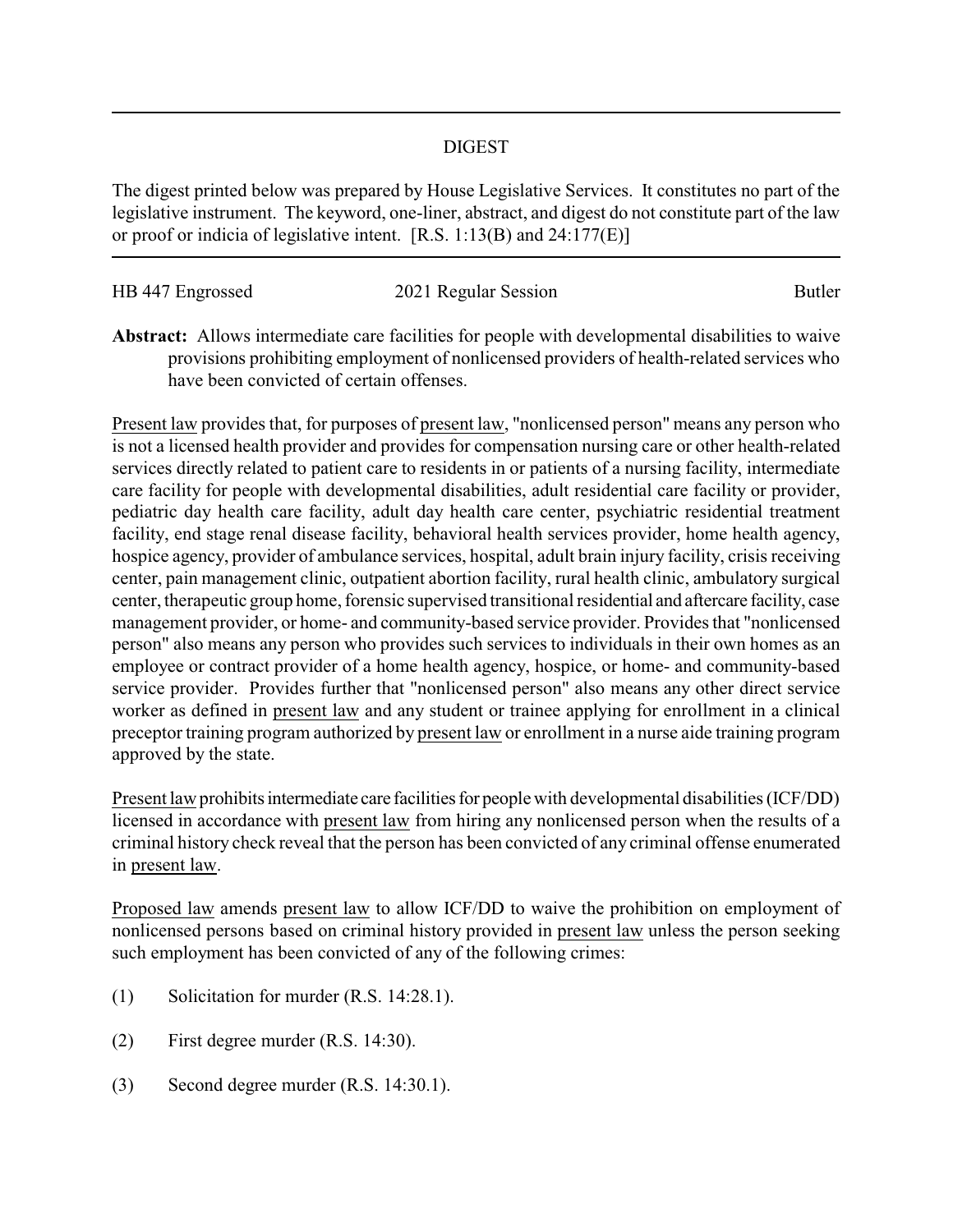- (4) Manslaughter (R.S. 14:31).
- (5) Aggravated battery (R.S. 14:34).
- (6) Aggravated second degree battery (R.S. 14:34.7).
- (7) Simple battery of persons with infirmities (R.S. 14:35.2).
- (8) Aggravated assault (R.S. 14:37).
- (9) Assault by drive-by shooting (R.S. 14:37.1).
- (10) Aggravated assault with a firearm (R.S. 14:37.4).
- (11) Aggravated rape (R.S. 14:42).
- (12) Second degree rape (R.S. 14:42.1).
- (13) Simple rape (R.S. 14:43).
- (14) Sexual battery (R.S. 14:43.1).
- (15) Aggravated kidnapping of a child (R.S. 14:44.2).
- (16) Human trafficking (R.S. 14:46.2).
- (17) Armed robbery (R.S. 14:64).
- (18) Felony carnal knowledge of a juvenile (R.S. 14:80).
- (19) Molestation of a juvenile or a person with a physical or mental disability (R.S. 14:81.2).
- (20) Cruelty to juveniles (R.S. 14:93).
- (21) Cruelty to persons with infirmities (R.S. 14:93.3).
- (22) Exploitation of persons with infirmities (R.S. 14:93.4).
- (23) Sexual battery of persons with infirmities (R.S. 14:93.5).

Proposed law provides that if the nonlicensed person has been convicted of any crime listed above, then the ICF/DD shall not hire or contract with such person and shall not grant a waiver to such person.

Proposed law provides that a waiver may be granted for mitigating circumstances, which shall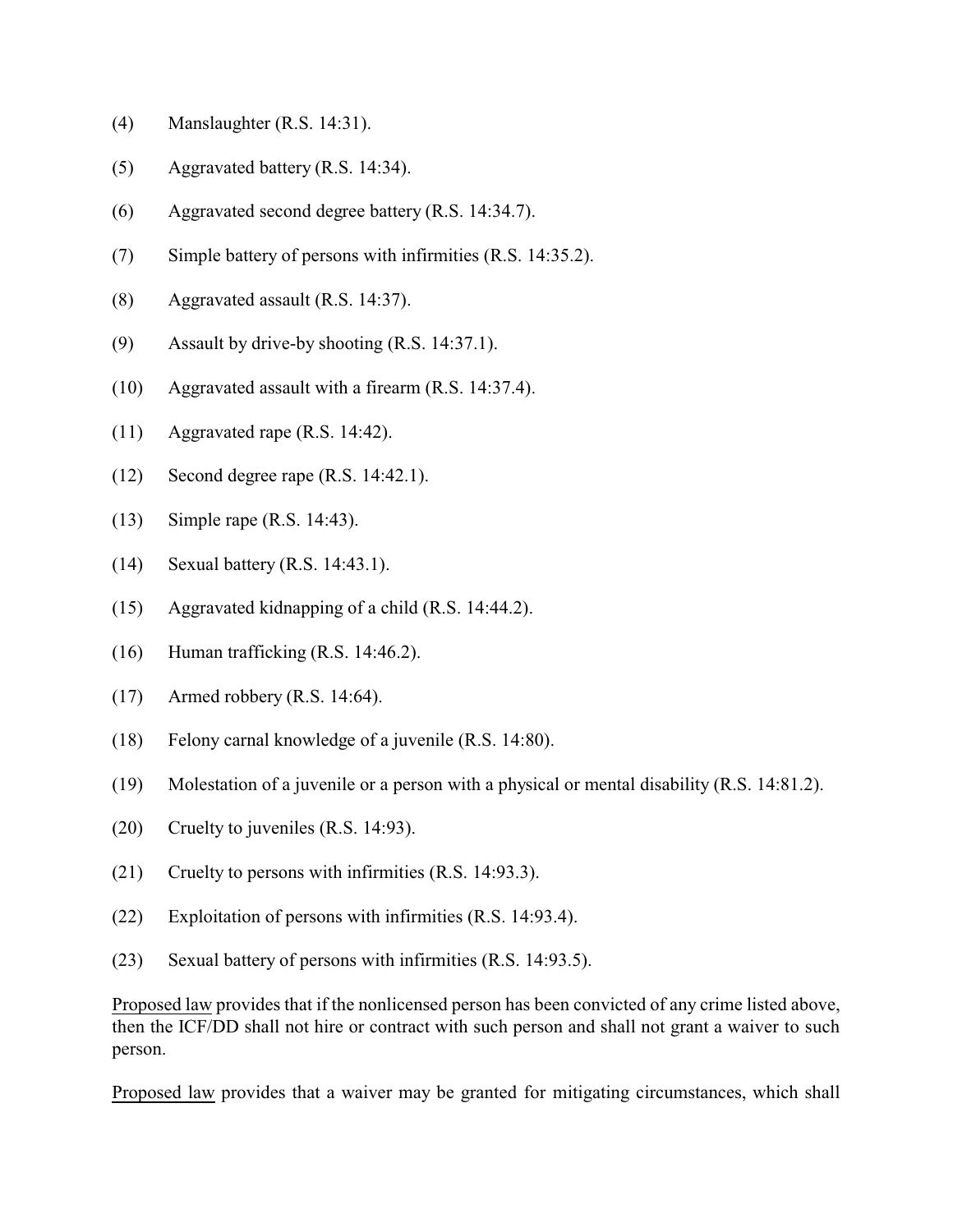include but not be limited to:

- (1) The age of the person when he committed the crime.
- (2) The circumstances surrounding the crime.
- (3) The length of time since the conviction.
- (4) The criminal history of the person since his conviction.
- (5) The person's work history.
- (6) The person's current employment references.
- (7) The person's character references.
- (8) Direct service worker registry and nurse aide registry records.
- (9) Other factors demonstrating the ability of the person to perform the employment responsibilities competently and that the person does not pose a threat to the health or safety of patients or clients.

Proposed law stipulates that the granting of a waiver as authorized in proposed law shall not be construed as creating an obligation upon an employer to offer permanent employment to a person.

(Adds R.S. 40:1203.3(E))

## Summary of Amendments Adopted by House

- The Committee Amendments Proposed by House Committee on Health and Welfare to the original bill:
- 1. Limit proposed law such that it would apply exclusively to nonlicensed persons seeking employment in an intermediate care facility for people with developmental disabilities. Stipulate that proposed law shall not be construed to apply to any other nonlicensed person or any licensed ambulance personnel.
- 2. Add the following to the set of crimes for which conviction disqualifies a nonlicensed person from employment in in an intermediate care facility for people with developmental disabilities:
	- a. Solicitation for murder (R.S. 14:28.1).
	- b. First degree murder (R.S. 14:30).